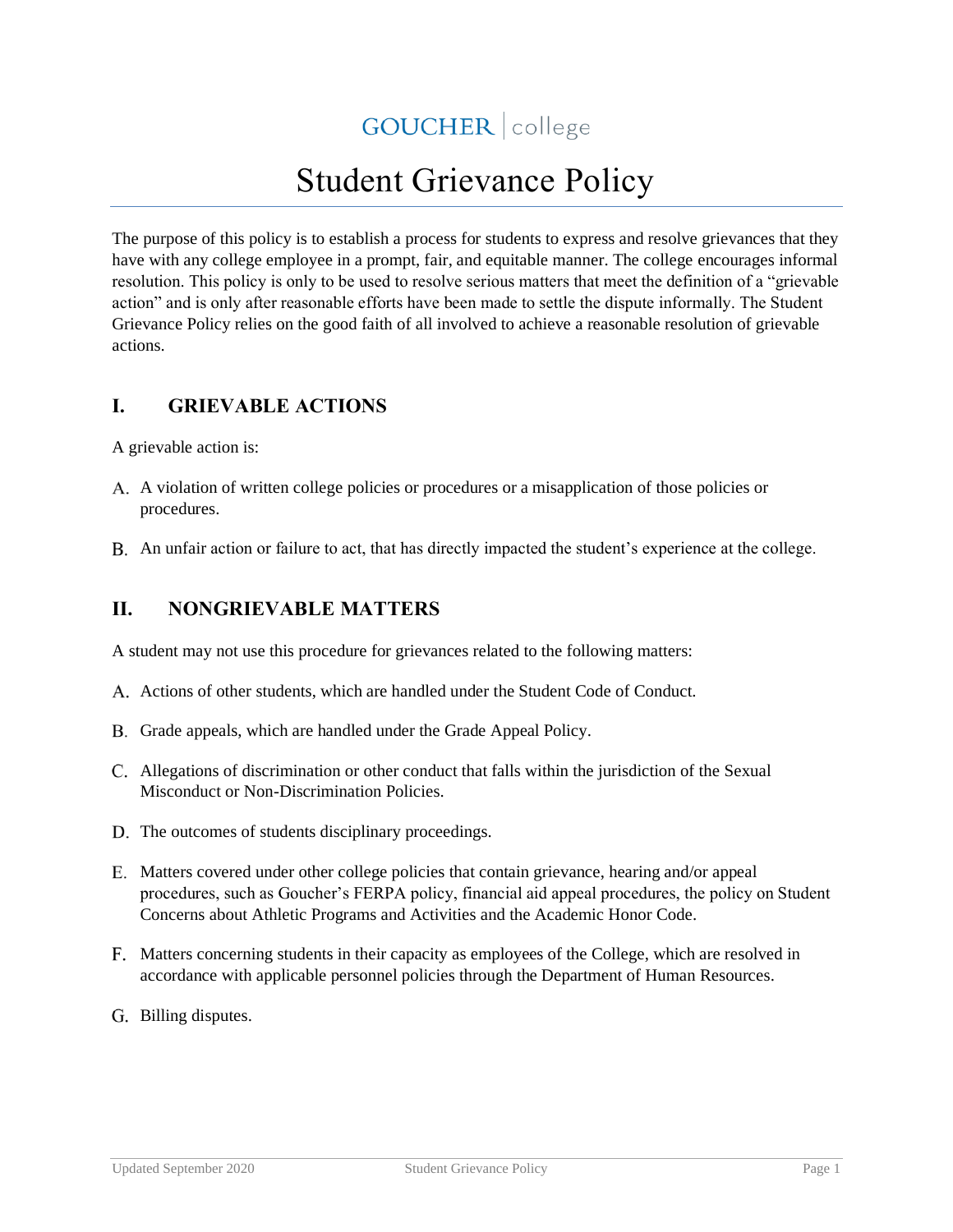## **III. PROCEDURE**

Any student alleging a grievable matter shall pursue the grievance as follows:

#### **Step 1. Informal Discussion with College Employee**

In many cases, informal actions can be taken to resolve a dispute between a student and a college employee. The student may choose to meet with the employee and make a good faith effort to resolve the dispute promptly and fairly. This discussion should be initiated within fourteen (14) working days of the grievable event or as soon thereafter as reasonably possible. Flexibility should be given or considered during times when school is not in session, during summer breaks, and if extenuating circumstances exist (e.g. medical emergencies, sabbaticals).

#### **Step 2. Discussion with Supervisor or Center Director**

If a satisfactory resolution is not reached after direct discussion with the employee, or if the student chooses not to discuss the matter informally with the employee, the student shall, within fourteen (14) working days of the informal discussion or grievable event, or as soon thereafter as reasonably possible, meet with the employee's supervisor or the individual to whom such employee reports, who will attempt to reach a resolution.

If a faculty member is the subject of a grievance, the student should ordinarily discuss the matter with the center director. At their discretion, center directors may consult with or refer the matter to the associate provost for faculty affairs.

The supervisor, center director, or associate provost for faculty affairs shall notify the faculty or staff member that a grievance has been raised by the student, provide information about the nature of the grievance, and assess any documentation from all involved parties that might help to reach a resolution. The supervisor, center director, or associate provost for faculty affairs shall attempt to reach a resolution, then summarize the results of the assessment and provide a copy of this summary in writing to the student and the employee who is the subject of the grievance. Assessment will occur and a written summary shall be provided within thirty (30) working days of the date the student initially contacts the supervisor, center director, or associate provost for faculty affairs or as soon thereafter as reasonably possible.

#### **Step 3. Formal Grievance**

If the matter is not resolved through the informal process, the student may submit a written statement of the grievance to the provost in the case of a faculty and to the Director of Human Resources in the case of a staff employee within ten (10) working days after the informal process has ended. The statement shall contain:

- 1. a complete narrative of the circumstances giving rise to the grievance;
- 2. identification of the parties involved, including names, addresses, and contact information;
- 3. a statement of the remedy requested. Remedies under this procedure are generally limited to restoring losses suffered by the student or making changes in college policy, practice, or procedure. Monetary damages, fines or penalties, or disciplinary action against the individual who is the subject of the grievance are not remedies available to the student under this policy.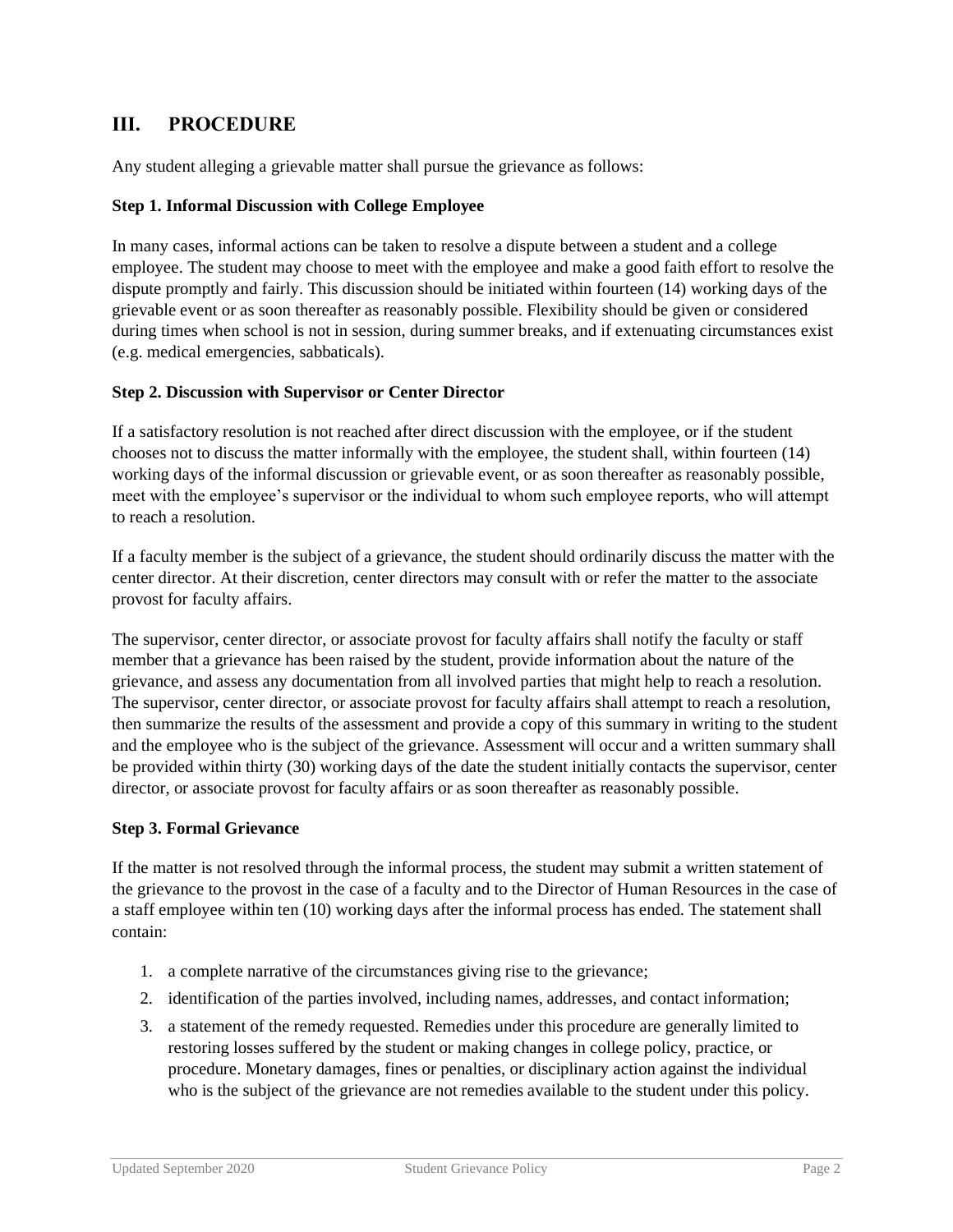The provost or the Director of Human Resources shall notify the appropriate vice president, dean, or other administrator that a formal grievance is pending in his or her area of responsibility. The employee shall also be notified of the grievance. Written copies of the grievance statement will be provided to the appropriate vice president, dean, or other administrator, and to the employee.

#### **Step 4. Investigation of Grievance**

The provost or the Director of Human Resources will gather any material deemed necessary for review and will meet with all parties directly related to the grievance, in order to gather facts and information needed to make a fair and equitable decision. The student and the individual against whom a grievance is filed may be advised or accompanied by another member of the college community at any stage of the grievance procedure, except that practicing attorneys may not participate in any meetings as a representative of any party.

This stage of the grievance procedure shall be completed within twenty-one (21) working days after the provost or the Director of Human Resources receives the grievance, or as soon thereafter as reasonably possible.

#### **Step 5. Grievance Decision**

Within seven (7) working days after completion of the investigation, the provost or the Director of Human Resources shall issue a written finding as to whether the employee has violated a college policy or has otherwise acted (or failed to act) in a manner that resulted in unfair treatment of the student, and, if so, what remedies should be made available to the student as described in Step 3(c). A copy of the decision will be sent to the vice president or dean in the appropriate administrative area, as well as to the student and the employee.

The decision of the provost or the Director of Human Resources shall be final. No appeals will be considered.

## **IV. GRIEVANCES AGAINST CERTAIN ADMINISTRATORS**

If any member of the president's senior staff (including a vice president, associate vice president, or general counsel) is the subject of a grievance under this policy, either the grievant or the recipient of the grievance shall inform the President, who will oversee the grievance process, which shall be carried out, to the extent practicable, in accordance with the procedures referenced in this policy.

If the subject of a grievance is the president, either the grievant or the recipient of the grievance shall inform the Chair of the Audit Committee of the Board of Trustees, who will oversee the grievance process, which shall be carried out, to the extent practicable, in accordance with the procedures referenced in this policy.

A confidential report will be made to the Chair of the Board of Trustees at the conclusion of every grievance against the President or senior staff member conducted under this policy. Such report may be shared with the Board of Trustees, or any members thereof, at the Chair's discretion.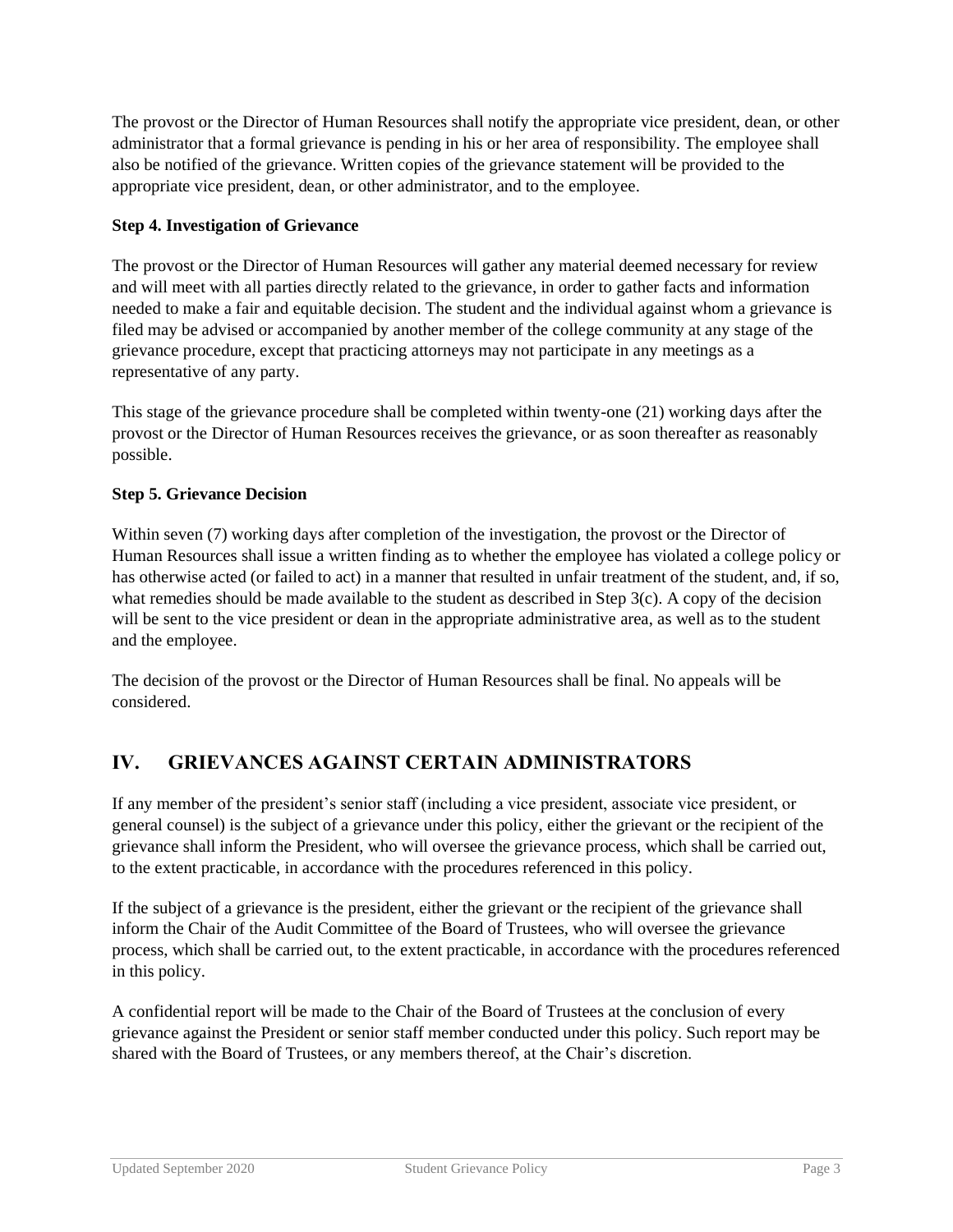# **V. DISCIPLINARY ACTION**

Although disciplinary action against the employee is not a remedy available to a student who files a grievance under this policy, the college reserves the right to impose discipline on its employees as a result of determinations made through the grievance process. Any such discipline will be imposed only after a final decision has been issued.

If the employee is a staff member, the employee's supervisor, in consultation with the Director of Human Resources, shall determine whether disciplinary sanctions should be imposed. If the employee is a faculty member, the provost shall determine whether disciplinary sanctions should be imposed.

The imposition of disciplinary sanctions may not be appealed by the employee under this policy. Faculty members may grieve the imposition of disciplinary sanctions under the faculty grievance procedure in the Faculty Legislation.

# **VI. CONFIDENTIALITY**

All parties to the proceedings held or actions taken under this policy shall maintain the confidentiality of the proceedings and all written reports to the extent reasonably possible. Original records, documents, and reports shall be maintained in the office of the provost or the Department of Human Resources, and a duplicate copy shall be maintained in the office of the general counsel.

## **VII. NON-RETALIATION**

No person against whom a grievance is filed or any other person shall intimidate, threaten, coerce, or discriminate against any individual for filing a grievance under this policy. Complaints of such retaliation or interference may be filed and processed under this procedure.

## **VIII. TIME GUIDELINES**

If the college is not in session during part of these proceedings, or in instances where additional time may be required because of the complexity of the case, unavailability of the parties or witnesses, or other extenuating circumstances, any of the time periods specified herein may be extended by the provost or the Director of Human Resources, at the request of any party or individual involved in the grievance procedure. If a period is extended, the student and the person against whom the grievance has been filed will be so informed.

## **IX. MISUSE OF POLICY**

The purpose of this policy is to provide a mechanism to address legitimate student complaints and grievances. Any student member of the college community is encouraged to use the procedures provided in this policy, not only for the benefit and protection of that individual but ultimately of the entire college community. However, fabricated grievances undermine the purpose and effectiveness of this policy. Accordingly, persons who knowingly fabricate grievances may be subject to disciplinary action.